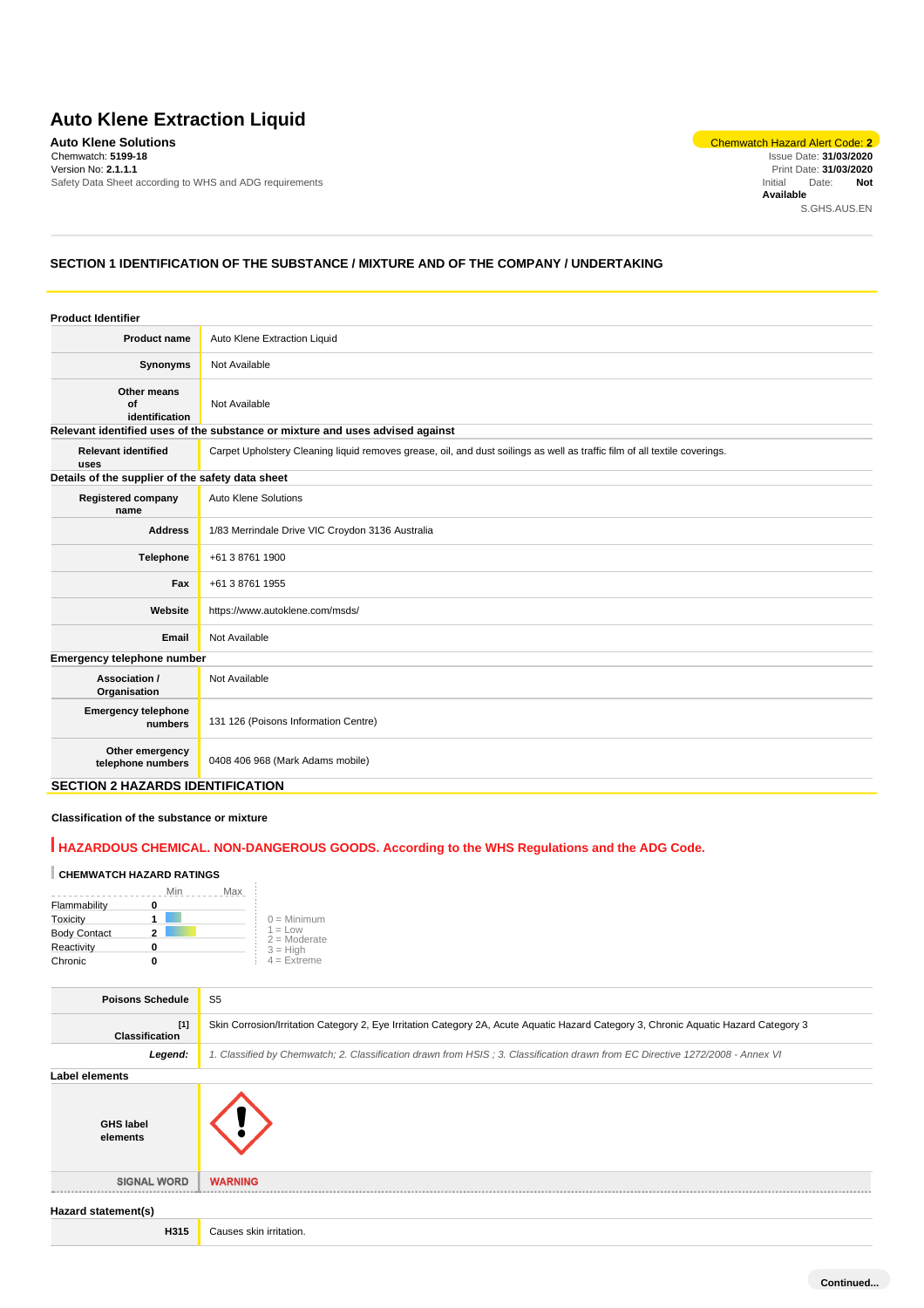# Chemwatch: **5199-18** Page **2** of **12** Issue Date: **31/03/2020 Auto Klene Extraction Liquid**

Version No: **2.1.1.1** Print Date: **31/03/2020**

| H319                                         | Causes serious eye irritation.                                                                                                   |  |
|----------------------------------------------|----------------------------------------------------------------------------------------------------------------------------------|--|
| H412                                         | Harmful to aquatic life with long lasting effects.                                                                               |  |
| <b>Precautionary statement(s) Prevention</b> |                                                                                                                                  |  |
| P273                                         | Avoid release to the environment.                                                                                                |  |
| P280                                         | Wear protective gloves/protective clothing/eye protection/face protection.                                                       |  |
| Precautionary statement(s) Response          |                                                                                                                                  |  |
| P362                                         | Take off contaminated clothing and wash before reuse.                                                                            |  |
| P305+P351+P338                               | IF IN EYES: Rinse cautiously with water for several minutes. Remove contact lenses, if present and easy to do. Continue rinsing. |  |
| P337+P313                                    | If eye irritation persists: Get medical advice/attention.                                                                        |  |
| P302+P352                                    | IF ON SKIN: Wash with plenty of soap and water.                                                                                  |  |
| P332+P313                                    | If skin irritation occurs: Get medical advice/attention.                                                                         |  |
| <b>Precautionary statement(s) Storage</b>    |                                                                                                                                  |  |
| Not Applicable                               |                                                                                                                                  |  |

**Precautionary statement(s) Disposal**

| P501 | Dispose of contents/container in accordance with local regulations. |
|------|---------------------------------------------------------------------|
|      | <b>SECTION 3 COMPOSITION / INFORMATION ON INGREDIENTS</b>           |

#### **Substances**

See section below for composition of Mixtures

#### **Mixtures**

| <b>CAS No</b> | %[weight] | Name                            |
|---------------|-----------|---------------------------------|
| 7601-54-9     | < 10      | trisodium phosphate             |
| 9002-92-0     | < 10      | lauryl alcohol, ethoxylated     |
| 111-76-2      | $<$ 5     | ethylene glycol monobutyl ether |
| 7732-18-5     | >60       | water                           |

## **SECTION 4 FIRST AID MEASURES**

| Description of first aid measures |                                                                                                                                                                                                                                                                                                                                                                                                                                                                                                  |
|-----------------------------------|--------------------------------------------------------------------------------------------------------------------------------------------------------------------------------------------------------------------------------------------------------------------------------------------------------------------------------------------------------------------------------------------------------------------------------------------------------------------------------------------------|
| <b>Eye Contact</b>                | If this product comes in contact with the eyes:<br>. Wash out immediately with fresh running water.<br>Ensure complete irrigation of the eye by keeping eyelids apart and away from eye and moving the eyelids by occasionally lifting the upper and<br>lower lids. ▶ Seek medical attention without delay; if pain persists or recurs seek medical attention.<br>▶ Removal of contact lenses after an eye injury should only be undertaken by skilled personnel.                                |
| <b>Skin Contact</b>               | If skin contact occurs:<br>Immediately remove all contaminated clothing, including footwear.<br>Flush skin and hair with running water (and soap if available).<br>▶ Seek medical attention in event of irritation.                                                                                                                                                                                                                                                                              |
| <b>Inhalation</b>                 | If fumes, aerosols or combustion products are inhaled remove from contaminated<br>area. • Other measures are usually unnecessary.                                                                                                                                                                                                                                                                                                                                                                |
| Ingestion                         | If swallowed do <b>NOT</b> induce vomiting.<br>If vomiting occurs, lean patient forward or place on left side (head-down position, if possible) to maintain open airway and prevent aspiration.<br>• Observe the patient carefully.<br>▶ Never give liquid to a person showing signs of being sleepy or with reduced awareness; i.e. becoming<br>unconscious. • Give water to rinse out mouth, then provide liquid slowly and as much as casualty can<br>comfortably drink. Seek medical advice. |

## **Indication of any immediate medical attention and special treatment needed**

Treat symptomatically.

For acute or short term repeated exposures to ethylene glycol:

- Early treatment of ingestion is important. Ensure emesis is satisfactory.
- Test and correct for metabolic acidosis and hypocalcaemia.
- Apply sustained diuresis when possible with hypertonic mannitol.
- Evaluate renal status and begin haemodialysis if indicated. [I.L.O]
- Rapid absorption is an indication that emesis or lavage is effective only in the first few hours. Cathartics and charcoal are generally not effective.
- ▶ Correct acidosis, fluid/electrolyte balance and respiratory depression in the usual manner. Systemic acidosis (below 7.2) can be treated with intravenous sodium bicarbonate solution.
- Ethanol therapy prolongs the half-life of ethylene glycol and reduces the formation of toxic metabolites.
- Pyridoxine and thiamine are cofactors for ethylene glycol metabolism and should be given (50 to 100 mg respectively) intramuscularly, four times per day for 2 days.

Magnesium is also a cofactor and should be replenished. The status of 4-methylpyrazole, in the treatment regime, is still uncertain. For clearance of the material and its

metabolites, haemodialysis is much superior to peritoneal dialysis.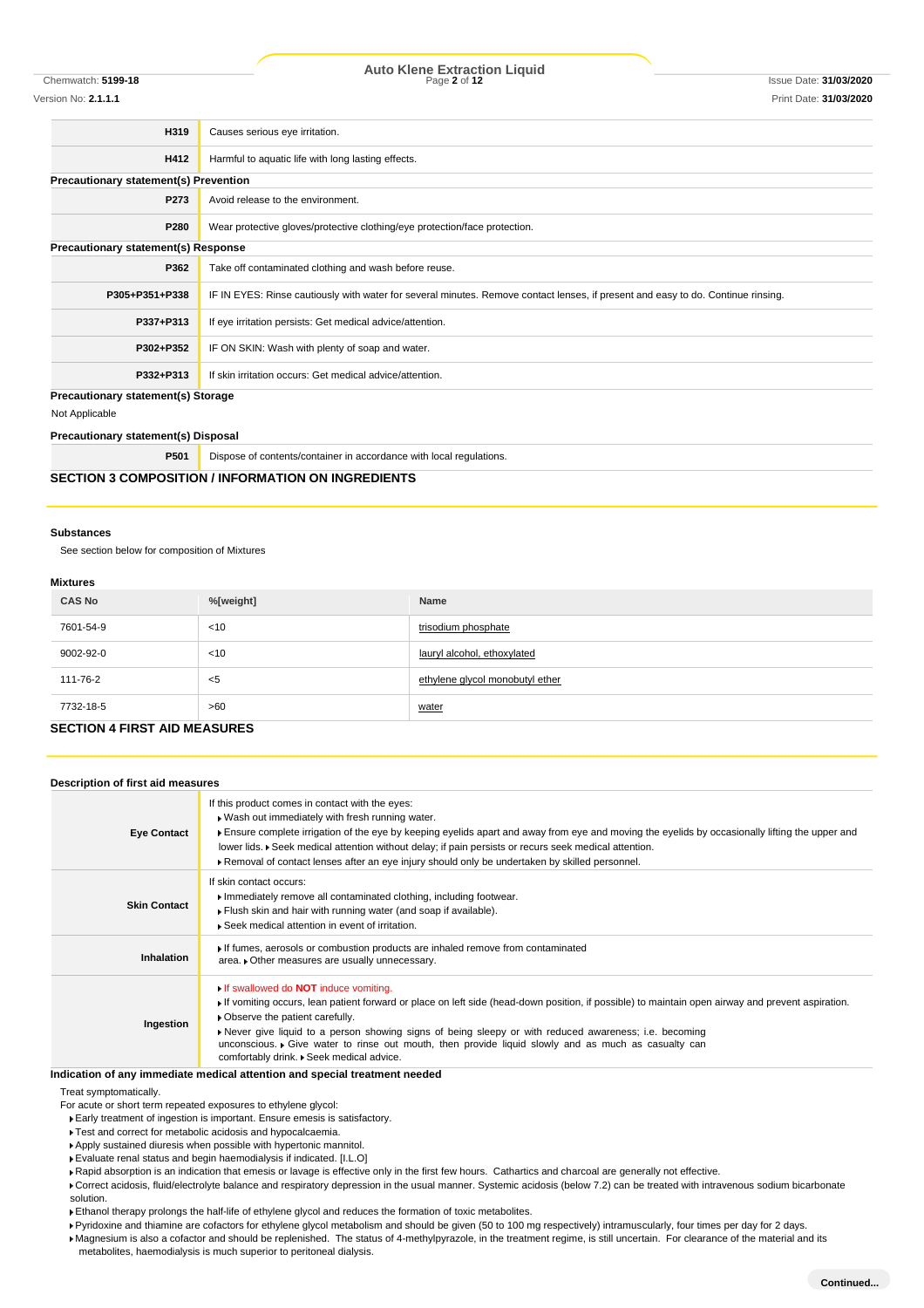Version No: **2.1.1.1** Print Date: **31/03/2020**

# Chemwatch: **5199-18** Page **3** of **12** Issue Date: **31/03/2020 Auto Klene Extraction Liquid**

#### [Ellenhorn and Barceloux: Medical Toxicology]

It has been suggested that there is a need for establishing a new biological exposure limit before a workshift that is clearly below 100 mmol ethoxy-acetic acids per mole creatinine in morning urine of people occupationally exposed to ethylene glycol ethers. This arises from the finding that an increase in urinary stones may be associated with such exposures. *Laitinen J., et al: Occupational & Environmental Medicine 1996; 53, 595-600*

## **SECTION 5 FIREFIGHTING MEASURES**

### **Extinguishing media**

The product contains a substantial proportion of water, therefore there are no restrictions on the type of extinguishing media which may be used. Choice of extinguishing media should take into account surrounding areas.

Though the material is non-combustible, evaporation of water from the mixture, caused by the heat of nearby fire, may produce floating layers of

combustible substances. In such an event consider:  $\blacktriangleright$  foam.

dry chemical powder.

carbon dioxide.

#### **Special hazards arising from the substrate or mixture**

| <b>Fire Incompatibility</b>     | None known.                                                                                                                                                                                                                                                                                                                                                                                                                                                                                                                                                                                           |
|---------------------------------|-------------------------------------------------------------------------------------------------------------------------------------------------------------------------------------------------------------------------------------------------------------------------------------------------------------------------------------------------------------------------------------------------------------------------------------------------------------------------------------------------------------------------------------------------------------------------------------------------------|
| <b>Advice for firefighters</b>  |                                                                                                                                                                                                                                                                                                                                                                                                                                                                                                                                                                                                       |
| <b>Fire Fighting</b>            | Alert Fire Brigade and tell them location and nature of hazard.<br>. Wear breathing apparatus plus protective gloves in the event of a fire.<br>▶ Prevent, by any means available, spillage from entering drains or water courses.<br>► Use fire fighting procedures suitable for surrounding area.<br>DO NOT approach containers suspected to be hot.<br>Cool fire exposed containers with water spray from a protected location.<br>If safe to do so, remove containers from path of fire.                                                                                                          |
| <b>Fire/Explosion</b><br>Hazard | The material is not readily combustible under normal conditions.<br>However, it will break down under fire conditions and the organic component may burn.<br>Not considered to be a significant fire risk.<br>Heat may cause expansion or decomposition with violent rupture of containers.<br>Decomposes on heating and may produce toxic fumes of carbon monoxide<br>(CO). ▶ May emit acrid smoke.<br>Decomposes on heating and produces toxic fumes of:, carbon dioxide (CO2), other pyrolysis products typical of burning organic material May emit<br>poisonous fumes. May emit corrosive fumes. |
| SECTION 6 ACCIDENTAL            | RELEASE MEASURES                                                                                                                                                                                                                                                                                                                                                                                                                                                                                                                                                                                      |

#### **SECTION 6 ACCIDENTAL RELEASE MEASURES**

#### **Personal precautions, protective equipment and emergency procedures**

|                     | Personal precaduons, protective equipment and emergency procedures                                                                                                                                                                                                                                                                                            |
|---------------------|---------------------------------------------------------------------------------------------------------------------------------------------------------------------------------------------------------------------------------------------------------------------------------------------------------------------------------------------------------------|
| <b>Minor Spills</b> | Clean up all spills immediately.<br>Avoid breathing vapours and contact with skin and eyes.<br>• Control personal contact with the substance, by using protective equipment. •<br>Contain and absorb spill with sand, earth, inert material or vermiculite.<br>$\bullet$ Wipe up.<br>• Place in a suitable, labelled container for waste disposal.            |
| <b>Major Spills</b> | Moderate hazard.<br>• Clear area of personnel and move upwind.<br>Alert Fire Brigade and tell them location and nature of hazard.<br>► Wear breathing apparatus plus protective gloves.<br>▶ Prevent, by any means available, spillage from entering drains or water course.<br>Stop leak if safe to do so.<br>Contain spill with sand, earth or vermiculite. |
|                     | Personal Protective Equipment advice is contained in Section 8 of the SDS.                                                                                                                                                                                                                                                                                    |

### **SECTION 7 HANDLING AND STORAGE**

| Precautions for safe handling |                                                                                                                                                                                                                                                                                                                                                                                                                                                                        |  |  |  |  |
|-------------------------------|------------------------------------------------------------------------------------------------------------------------------------------------------------------------------------------------------------------------------------------------------------------------------------------------------------------------------------------------------------------------------------------------------------------------------------------------------------------------|--|--|--|--|
| Safe handling                 | Avoid all personal contact, including inhalation.<br>▶ Wear protective clothing when risk of exposure occurs.<br>▶ Use in a well-ventilated area.<br>▶ Prevent concentration in hollows and sumps.<br>DO NOT enter confined spaces until atmosphere has been checked.<br>DO NOT allow material to contact humans, exposed food or food utensils.<br>Avoid contact with incompatible materials.<br>DO NOT allow clothing wet with material to stay in contact with skin |  |  |  |  |
| Other information             | Store in original containers.<br>▶ Keep containers securely sealed.<br>Store in a cool, dry, well-ventilated area.<br>Store away from incompatible materials and foodstuff containers.<br>► Protect containers against physical damage and check regularly for leaks.<br>. Observe manufacturer's storage and handling recommendations contained within this SDS.                                                                                                      |  |  |  |  |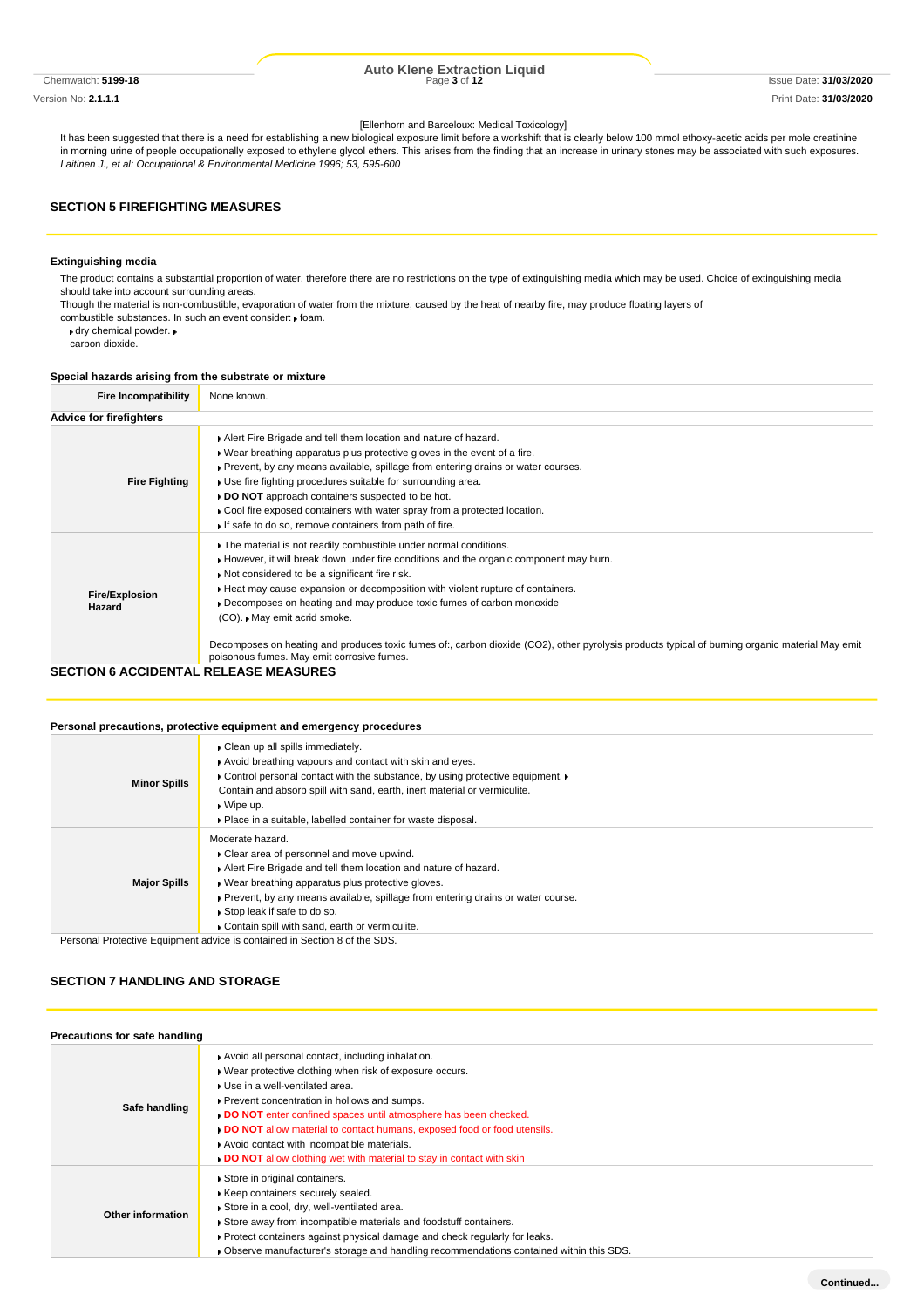# Chemwatch: **5199-18** Page **4** of **12** Issue Date: **31/03/2020 Auto Klene Extraction Liquid**

#### **Conditions for safe storage, including any incompatibilities**

| Suitable container                                       | ▶ Polyethylene or polypropylene container.<br>Packing as recommended by manufacturer.<br>Check all containers are clearly labelled and free from leaks. |  |
|----------------------------------------------------------|---------------------------------------------------------------------------------------------------------------------------------------------------------|--|
|                                                          |                                                                                                                                                         |  |
| Storage<br>incompatibility                               | Avoid contamination of water, foodstuffs, feed or seed.                                                                                                 |  |
| <b>SECTION 8 EXPOSURE CONTROLS / PERSONAL PROTECTION</b> |                                                                                                                                                         |  |

# **Control parameters**

# **OCCUPATIONAL EXPOSURE LIMITS (OEL)**

# **INGREDIENT DATA**

| <b>Source</b>                | naredient                       | <b>Material name</b> | <b>TWA</b>         | <b>STEL</b>        | Peak          | <b>Notes</b> |
|------------------------------|---------------------------------|----------------------|--------------------|--------------------|---------------|--------------|
| Australia Exposure Standards | ethylene glycol monobutyl ether | 2-Butoxvethanol      | 96.9mg/m3 / 20 ppm | 242 mg/m3 / 50 ppm | Not Available | Sk           |

# **EMERGENCY LIMITS**

| Ingredient                         | <b>Material name</b>                                    |                     | TEEL-1             | TEEL-2     | TEEL-3     |
|------------------------------------|---------------------------------------------------------|---------------------|--------------------|------------|------------|
| trisodium phosphate                | Sodium phosphate, tribasic; (Trisodium phosphate)       |                     | $5 \text{ mg/m}$ 3 | 250 mg/m3  | 1500 mg/m3 |
| lauryl alcohol, ethoxylated        | Brij-35; (alpha-Dodecyl-omega-hydroxypoly(oxyethylene)) |                     | 1 $mq/m3$          | 11 $mq/m3$ | 200 mg/m3  |
| ethylene glycol monobutyl<br>ether | Butoxyethanol, 2-; (Glycol ether EB)                    | 20 ppm              | 20 ppm             | 700 ppm    |            |
| Ingredient                         | <b>Original IDLH</b>                                    | <b>Revised IDLH</b> |                    |            |            |
| trisodium phosphate                | Not Available                                           | Not Available       |                    |            |            |
| lauryl alcohol, ethoxylated        | Not Available                                           | Not Available       |                    |            |            |
| ethylene glycol monobutyl<br>ether | 700 ppm                                                 | 700 [Unch] ppm      |                    |            |            |
| water                              | Not Available                                           | Not Available       |                    |            |            |
| <b>Exposure controls</b>           |                                                         |                     |                    |            |            |

| Appropriate engineering<br>controls | Engineering controls are used to remove a hazard or place a barrier between the worker and the hazard. Well-designed engineering controls<br>can be highly effective in protecting workers and will typically be independent of worker interactions to provide this high level of protection. The<br>basic types of engineering controls are:<br>Process controls which involve changing the way a job activity or process is done to reduce the risk.<br>Enclosure and/or isolation of emission source which keeps a selected hazard "physically" away from the worker and ventilation that strategically<br>"adds" and "removes" air in the work environment. Ventilation can remove or dilute an air contaminant if designed properly. The design of a<br>ventilation system must match the particular process and chemical or contaminant in use.<br>Employers may need to use multiple types of controls to prevent employee overexposure.                                                                                                                                                                                                                                                                                                                                                                                                                                                                                                                                                                   |
|-------------------------------------|-------------------------------------------------------------------------------------------------------------------------------------------------------------------------------------------------------------------------------------------------------------------------------------------------------------------------------------------------------------------------------------------------------------------------------------------------------------------------------------------------------------------------------------------------------------------------------------------------------------------------------------------------------------------------------------------------------------------------------------------------------------------------------------------------------------------------------------------------------------------------------------------------------------------------------------------------------------------------------------------------------------------------------------------------------------------------------------------------------------------------------------------------------------------------------------------------------------------------------------------------------------------------------------------------------------------------------------------------------------------------------------------------------------------------------------------------------------------------------------------------------------------|
| <b>Personal protection</b>          |                                                                                                                                                                                                                                                                                                                                                                                                                                                                                                                                                                                                                                                                                                                                                                                                                                                                                                                                                                                                                                                                                                                                                                                                                                                                                                                                                                                                                                                                                                                   |
| Eye and face<br>protection          | Safety glasses with side shields.<br>Chemical goggles.<br>► Contact lenses may pose a special hazard; soft contact lenses may absorb and concentrate irritants. A written policy document, describing the<br>wearing of lenses or restrictions on use, should be created for each workplace or task. This should include a review of lens absorption and<br>adsorption for the class of chemicals in use and an account of injury experience. Medical and first-aid personnel should be trained in their<br>removal and suitable equipment should be readily available. In the event of chemical exposure, begin eye irrigation immediately and remove<br>contact lens as soon as practicable.                                                                                                                                                                                                                                                                                                                                                                                                                                                                                                                                                                                                                                                                                                                                                                                                                    |
| <b>Skin protection</b>              | See Hand protection below                                                                                                                                                                                                                                                                                                                                                                                                                                                                                                                                                                                                                                                                                                                                                                                                                                                                                                                                                                                                                                                                                                                                                                                                                                                                                                                                                                                                                                                                                         |
| Hands/feet protection               | » Wear chemical protective gloves, e.g. PVC.<br>▶ Wear safety footwear or safety gumboots, e.g. Rubber<br>The selection of suitable gloves does not only depend on the material, but also on further marks of quality which vary from manufacturer to<br>manufacturer. Where the chemical is a preparation of several substances, the resistance of the glove material can not be calculated in advance<br>and has therefore to be checked prior to the application.<br>The exact break through time for substances has to be obtained from the manufacturer of the protective gloves and has to be observed when<br>making a final choice.<br>Suitability and durability of glove type is dependent on usage. Important factors in the selection of gloves include:<br>$\triangleright$ frequency and duration of contact, $\triangleright$<br>chemical resistance of glove material,<br>▶ glove thickness and<br>▶ dexterity<br>Select gloves tested to a relevant standard (e.g. Europe EN 374, US F739, AS/NZS 2161.1 or national equivalent).<br>• When prolonged or frequently repeated contact may occur, a glove with a protection class of 5 or higher (breakthrough time greater than 240<br>minutes according to EN 374, AS/NZS 2161.10.1 or national equivalent) is recommended.<br>▶ When only brief contact is expected, a glove with a protection class of 3 or higher (breakthrough time greater than 60 minutes according to EN<br>374, AS/NZS 2161.10.1 or national equivalent) is recommended. |
| <b>Body protection</b>              | See Other protection below                                                                                                                                                                                                                                                                                                                                                                                                                                                                                                                                                                                                                                                                                                                                                                                                                                                                                                                                                                                                                                                                                                                                                                                                                                                                                                                                                                                                                                                                                        |
|                                     |                                                                                                                                                                                                                                                                                                                                                                                                                                                                                                                                                                                                                                                                                                                                                                                                                                                                                                                                                                                                                                                                                                                                                                                                                                                                                                                                                                                                                                                                                                                   |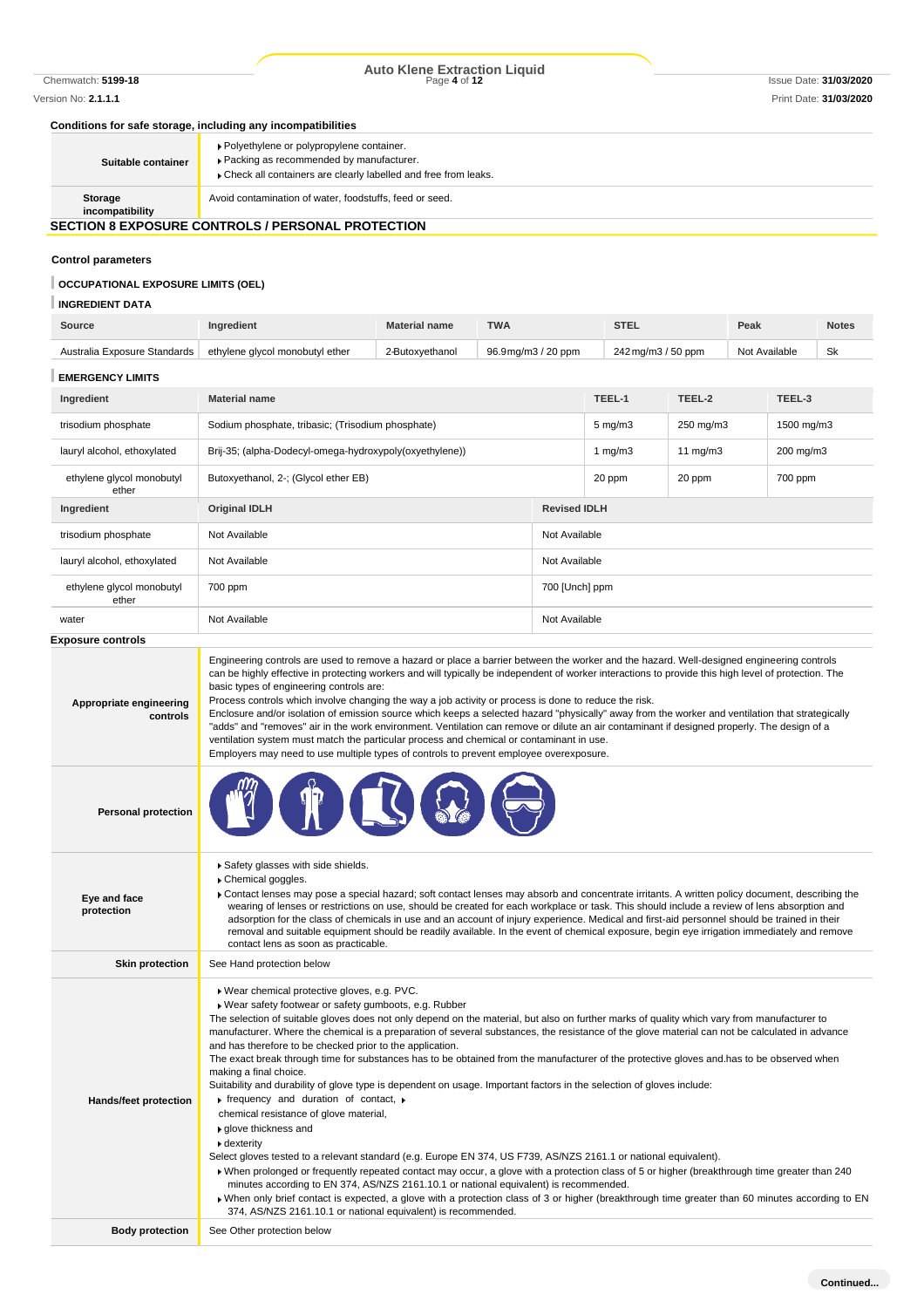#### Version No: **2.1.1.1** Print Date: **31/03/2020**

# Chemwatch: **5199-18** Page **5** of **12** Issue Date: **31/03/2020 Auto Klene Extraction Liquid**

|                                                             | ▶ Overalls.                                                                                |                                                                                                |
|-------------------------------------------------------------|--------------------------------------------------------------------------------------------|------------------------------------------------------------------------------------------------|
|                                                             | ▶ P.V.C. apron.                                                                            |                                                                                                |
| Other protection                                            | ▶ Barrier cream.                                                                           |                                                                                                |
|                                                             | ▶ Skin cleansing cream.                                                                    |                                                                                                |
|                                                             | ▶ Eye wash unit.                                                                           |                                                                                                |
| <b>Thermal hazards</b>                                      | Not Available                                                                              |                                                                                                |
| Recommended material(s)                                     |                                                                                            | <b>Respiratory protection</b>                                                                  |
| <b>GLOVE SELECTION INDEX</b>                                |                                                                                            | Type A-P Filter of sufficient capacity. (AS/NZS 1716 & 1715, EN 143:2000 & 149:2001, ANSI      |
| Glove selection is based on a modified presentation of the: |                                                                                            | Z88 or national equivalent)                                                                    |
| "Forsberg Clothing Performance Index".                      |                                                                                            |                                                                                                |
|                                                             |                                                                                            | Where the concentration of gas/particulates in the breathing zone, approaches or exceeds the   |
|                                                             | The effect(s) of the following substance(s) are taken into account in the <b>computer-</b> |                                                                                                |
| generated selection:                                        |                                                                                            | "Exposure Standard" (or ES), respiratory protection is required.                               |
|                                                             |                                                                                            | Degree of protection varies with both face-piece and Class of filter; the nature of protection |
| Auto Klene Extraction Liquid varies with Type of filter.    |                                                                                            |                                                                                                |

| PE/EVAL/PE   | C |
|--------------|---|
| <b>PVA</b>   | C |
| <b>PVC</b>   | C |
| SARANEX-23   | C |
| <b>VITON</b> | C |

|                   |                                                     | $50+ x ES$                     |                                |                                  | Air-line** |
|-------------------|-----------------------------------------------------|--------------------------------|--------------------------------|----------------------------------|------------|
| <b>Material</b>   | <b>Required Minimum</b><br><b>Protection Factor</b> | <b>Half-Face</b><br>Respirator | <b>Full-Face</b><br>Respirator | <b>Powered Air</b><br>Respirator |            |
| <b>BUTYL</b>      |                                                     | A-AUS / Class                  |                                | A-PAPR-AUS /                     |            |
| NAT+NEOPR+NITRILE | up to $5 \times ES$                                 | P <sub>2</sub>                 |                                | Class 1 P2                       |            |
| NATURAL RUBBER    | up to $25 \times ES$                                | Air-line*                      | A-2 P2                         | A-PAPR-2 P2                      |            |
| <b>NEOPRENE</b>   | up to $50 \times ES$                                |                                | A-3 P2                         |                                  |            |
| <b>NITRILE</b>    |                                                     |                                |                                |                                  |            |

^ - Full-face

A(All classes) = Organic vapours, B AUS or B1 = Acid gasses, B2 = Acid gas or hydrogen cyanide(HCN), B3 = Acid gas or hydrogen cyanide(HCN), E = Sulfur dioxide(SO2), G = Agricultural chemicals,  $K =$  Ammonia(NH3),  $Hg =$  Mercury, NO = Oxides of nitrogen, MB = Methyl bromide, AX = Low boiling point organic compounds(below 65 degC)

\* CPI - Chemwatch Performance Index

A: Best Selection

B: Satisfactory; may degrade after 4 hours continuous immersion

C: Poor to Dangerous Choice for other than short term immersion

**NOTE**: As a series of factors will influence the actual performance of the glove, a final

selection must be based on detailed observation. -

\* Where the glove is to be used on a short term, casual or infrequent basis, factors such as"feel" or convenience (e.g. disposability), may dictate a choice of gloves which might otherwise be unsuitable following long-term or frequent use. A qualified practitioner

should be consulted.

## **SECTION 9 PHYSICAL AND CHEMICAL PROPERTIES**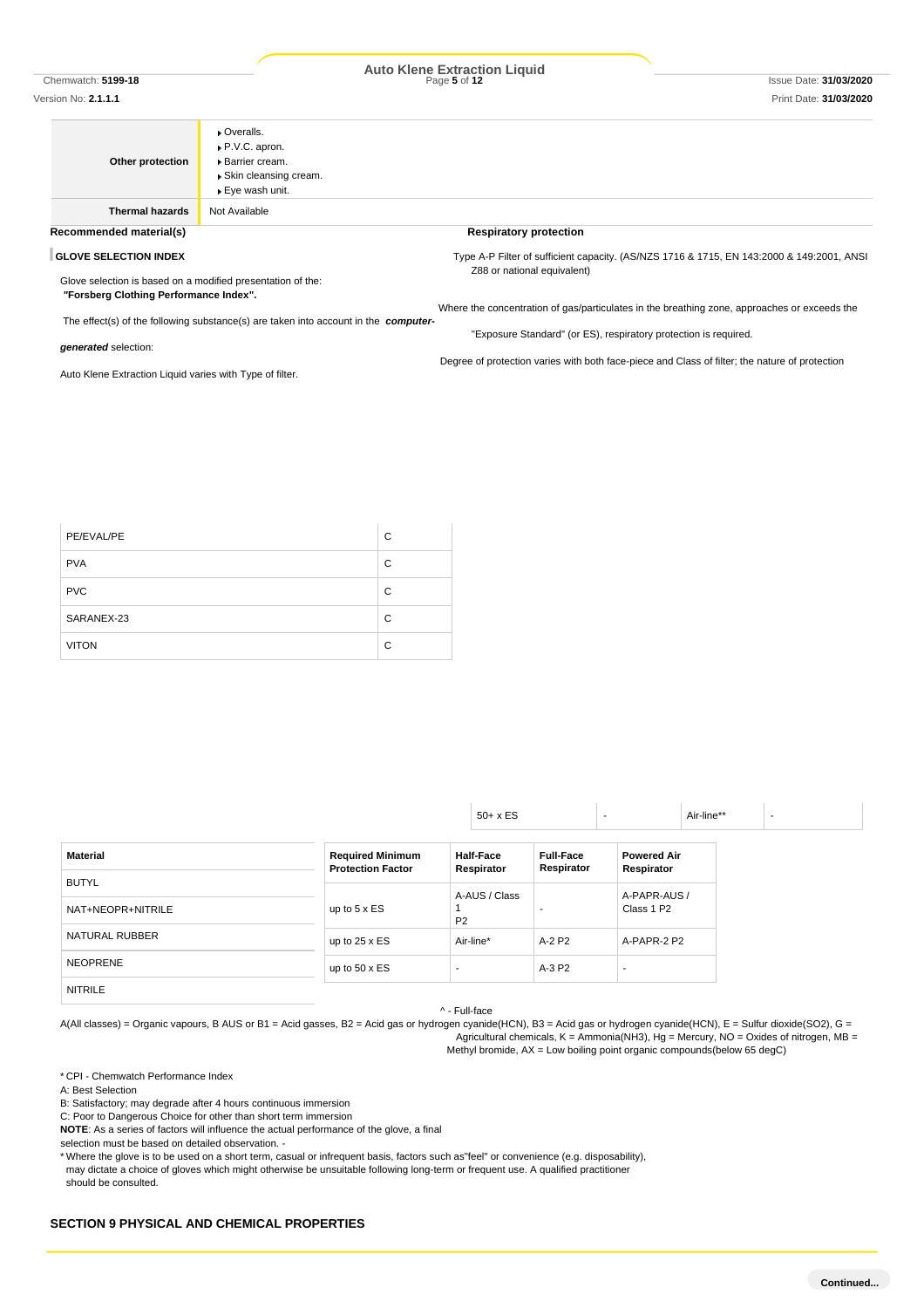Chemwatch: **5199-18** Page **6** of **12** Issue Date: **31/03/2020 Auto Klene Extraction Liquid**

## **Information on basic physical and chemical properties**

| Pale straw with slight blue fluroesence liquid with lavender odour; mixes with water. |                                               |                |  |  |
|---------------------------------------------------------------------------------------|-----------------------------------------------|----------------|--|--|
| Liquid                                                                                | Relative density (Water =<br>1)               | 1.054          |  |  |
| Not Available                                                                         | Partition coefficient n-<br>octanol / water   | Not Available  |  |  |
| Not Available                                                                         | Auto-ignition<br>temperature<br>$(^{\circ}C)$ | Not Applicable |  |  |
| ~12.2                                                                                 | Decomposition<br>temperature                  | Not Available  |  |  |
| $\sim\!0$                                                                             | <b>Viscosity (cSt)</b>                        | Not Available  |  |  |
| ~100                                                                                  | Molecular weight<br>(g/mol)                   | Not Applicable |  |  |
| Not Applicable                                                                        | <b>Taste</b>                                  | Not Available  |  |  |
| Not Available                                                                         | <b>Explosive</b><br>properties                | Not Available  |  |  |
| Not Applicable                                                                        | Oxidising<br>properties                       | Not Available  |  |  |
| Not Applicable                                                                        | <b>Surface Tension (dyn/cm</b><br>or mN/m)    | Not Available  |  |  |
| Not Applicable                                                                        | <b>Volatile Component (%vol)</b>              | Not Available  |  |  |
| 2 @ 20 degC                                                                           | Gas group                                     | Not Available  |  |  |
| Miscible                                                                              | pH as a solution<br>(1%)                      | Not Available  |  |  |
| Not Available                                                                         | VOC g/L                                       | Not Available  |  |  |
|                                                                                       | SECTION 10 STARII ITY AND PEACTIVITY          |                |  |  |

#### **SECTION 10 STABILITY AND REACTIVITY**

| Reactivity                                                                          | See section 7                                                                                                                      |
|-------------------------------------------------------------------------------------|------------------------------------------------------------------------------------------------------------------------------------|
| <b>Chemical stability</b>                                                           | Unstable in the presence of incompatible materials.<br>▶ Product is considered stable.<br>Hazardous polymerisation will not occur. |
| Possibility of hazardous<br>reactions                                               | See section 7                                                                                                                      |
| <b>Conditions to</b><br>avoid                                                       | See section 7                                                                                                                      |
| Incompatible<br>materials                                                           | See section 7                                                                                                                      |
| <b>Hazardous decomposition</b><br>products<br>OFOTION 44 TOVIOOL OOIOAL INFODUATION | See section 5                                                                                                                      |

# **SECTION 11 TOXICOLOGICAL INFORMATION**

# **Information on toxicological effects**

| Inhaled             | Not normally a hazard due to non-volatile nature of product<br>Inhalation of high concentrations of gas/vapour causes lung irritation with coughing and nausea, central nervous depression with headache and<br>dizziness, slowing of reflexes, fatique and inco-ordination.                                                                                                                                                                                                                                                                                                                                                                                                                                                                                                                                                                                                                                                                                                                                                                                   |
|---------------------|----------------------------------------------------------------------------------------------------------------------------------------------------------------------------------------------------------------------------------------------------------------------------------------------------------------------------------------------------------------------------------------------------------------------------------------------------------------------------------------------------------------------------------------------------------------------------------------------------------------------------------------------------------------------------------------------------------------------------------------------------------------------------------------------------------------------------------------------------------------------------------------------------------------------------------------------------------------------------------------------------------------------------------------------------------------|
| Ingestion           | Accidental ingestion of the material may be damaging to the health of the individual.<br>Ingestion may result in nausea, abdominal irritation, pain and vomiting                                                                                                                                                                                                                                                                                                                                                                                                                                                                                                                                                                                                                                                                                                                                                                                                                                                                                               |
| <b>Skin Contact</b> | This material can cause inflammation of the skin on contact in some persons.<br>The material may accentuate any pre-existing dermatitis condition<br>One of the mechanisms of skin irritation caused by surfactants is considered to be denaturation of the proteins of skin. It has also been established<br>that there is a connection between the potential of surfactants to denature protein in vitro and their effect on the skin. Nonionic surfactants do not<br>carry any net charge and, therefore, they can only form hydrophobic bonds with proteins. For this reason, proteins are not deactivated by nonionic<br>surfactants, and proteins with poor solubility are not solubilized by nonionic surfactants<br>Open cuts, abraded or irritated skin should not be exposed to this material<br>Entry into the blood-stream, through, for example, cuts, abrasions or lesions, may produce systemic injury with harmful effects. Examine the skin<br>prior to the use<br>of the material and ensure that any external damage is suitably protected. |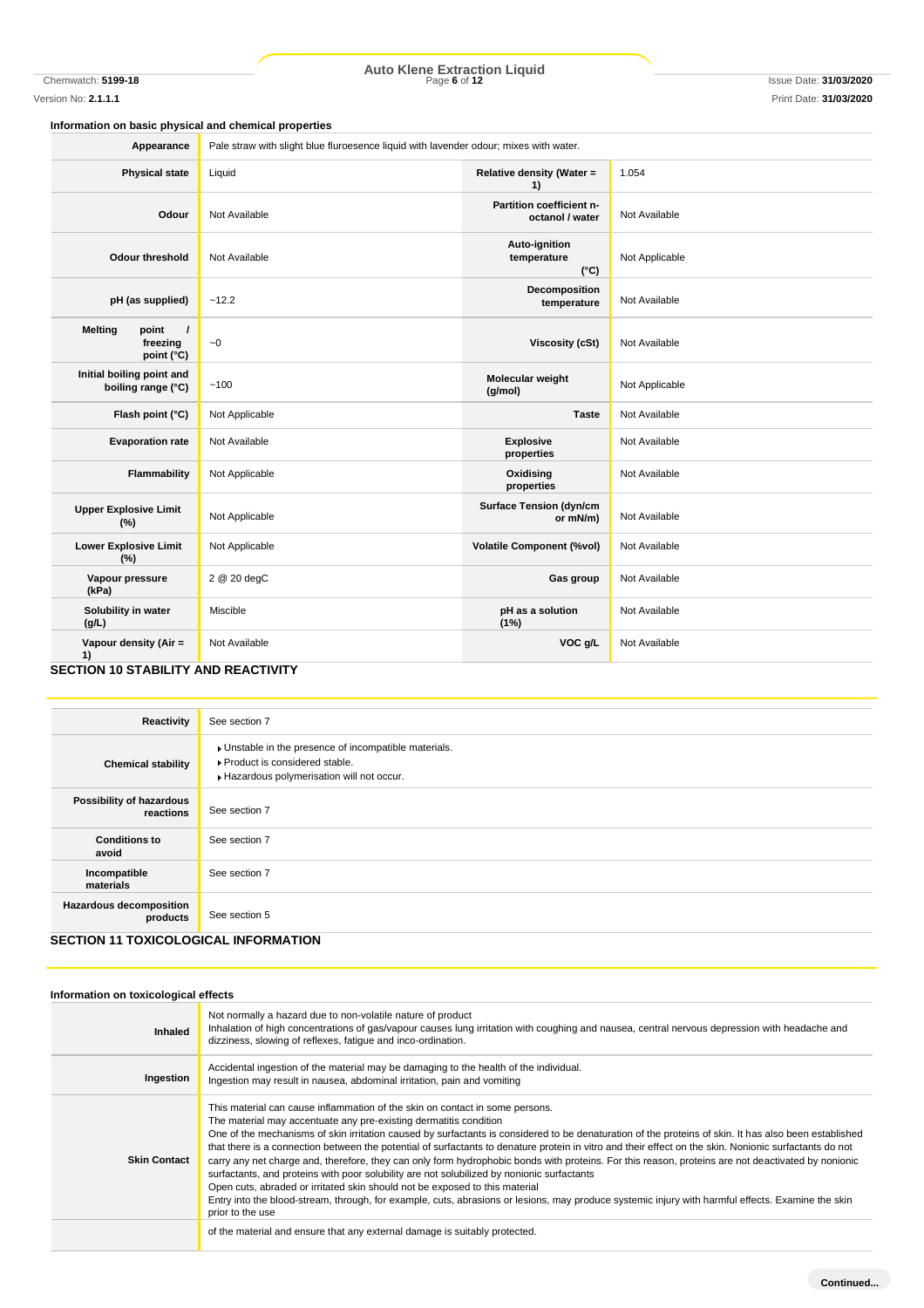Chemwatch: **5199-18** Page **7** of **12** Issue Date: **31/03/2020 Auto Klene Extraction Liquid**

Version No: **2.1.1.1** Print Date: **31/03/2020**

| Eye                                          | This material can cause eye irritation and damage in some persons.<br>Non-ionic surfactants can cause numbing of the cornea, which masks discomfort normally caused by other agents and leads to corneal injury.<br>Irritation varies depending on the duration of contact, the nature and concentration of the surfactant.                                                                                                                                                                                                                                                                                                                                                                                                                                                                                                                                                                                                                                                                                                                                                                                                                                                                                                                                                                                                                                                                                                                                                                                                                                                                                                                                                                                                                                                                                                                                                                                                                                                                                       |                                                                                                                                               |  |  |  |  |
|----------------------------------------------|-------------------------------------------------------------------------------------------------------------------------------------------------------------------------------------------------------------------------------------------------------------------------------------------------------------------------------------------------------------------------------------------------------------------------------------------------------------------------------------------------------------------------------------------------------------------------------------------------------------------------------------------------------------------------------------------------------------------------------------------------------------------------------------------------------------------------------------------------------------------------------------------------------------------------------------------------------------------------------------------------------------------------------------------------------------------------------------------------------------------------------------------------------------------------------------------------------------------------------------------------------------------------------------------------------------------------------------------------------------------------------------------------------------------------------------------------------------------------------------------------------------------------------------------------------------------------------------------------------------------------------------------------------------------------------------------------------------------------------------------------------------------------------------------------------------------------------------------------------------------------------------------------------------------------------------------------------------------------------------------------------------------|-----------------------------------------------------------------------------------------------------------------------------------------------|--|--|--|--|
| <b>Chronic</b>                               | Substance accumulation, in the human body, may occur and may cause some concern following repeated or long-term occupational exposure.<br>There is some evidence from animal testing that exposure to this material may result in toxic effects to the unborn baby.<br>There has been some concern that this material can cause cancer or mutations but there is not enough data to make an assessment.                                                                                                                                                                                                                                                                                                                                                                                                                                                                                                                                                                                                                                                                                                                                                                                                                                                                                                                                                                                                                                                                                                                                                                                                                                                                                                                                                                                                                                                                                                                                                                                                           |                                                                                                                                               |  |  |  |  |
|                                              | <b>TOXICITY</b>                                                                                                                                                                                                                                                                                                                                                                                                                                                                                                                                                                                                                                                                                                                                                                                                                                                                                                                                                                                                                                                                                                                                                                                                                                                                                                                                                                                                                                                                                                                                                                                                                                                                                                                                                                                                                                                                                                                                                                                                   | <b>IRRITATION</b>                                                                                                                             |  |  |  |  |
| <b>Auto Klene</b>                            |                                                                                                                                                                                                                                                                                                                                                                                                                                                                                                                                                                                                                                                                                                                                                                                                                                                                                                                                                                                                                                                                                                                                                                                                                                                                                                                                                                                                                                                                                                                                                                                                                                                                                                                                                                                                                                                                                                                                                                                                                   |                                                                                                                                               |  |  |  |  |
| <b>Extraction</b><br>Liquid                  | Not Available                                                                                                                                                                                                                                                                                                                                                                                                                                                                                                                                                                                                                                                                                                                                                                                                                                                                                                                                                                                                                                                                                                                                                                                                                                                                                                                                                                                                                                                                                                                                                                                                                                                                                                                                                                                                                                                                                                                                                                                                     | Not Available                                                                                                                                 |  |  |  |  |
|                                              | <b>TOXICITY</b>                                                                                                                                                                                                                                                                                                                                                                                                                                                                                                                                                                                                                                                                                                                                                                                                                                                                                                                                                                                                                                                                                                                                                                                                                                                                                                                                                                                                                                                                                                                                                                                                                                                                                                                                                                                                                                                                                                                                                                                                   | <b>IRRITATION</b>                                                                                                                             |  |  |  |  |
| trisodium                                    | dermal (rat) LD50: >2000 mg/k $\frac{11}{2}$                                                                                                                                                                                                                                                                                                                                                                                                                                                                                                                                                                                                                                                                                                                                                                                                                                                                                                                                                                                                                                                                                                                                                                                                                                                                                                                                                                                                                                                                                                                                                                                                                                                                                                                                                                                                                                                                                                                                                                      | - moderate*                                                                                                                                   |  |  |  |  |
| phosphate                                    | Oral (rat) LD50: 7.4 gm/ $K_9^1$                                                                                                                                                                                                                                                                                                                                                                                                                                                                                                                                                                                                                                                                                                                                                                                                                                                                                                                                                                                                                                                                                                                                                                                                                                                                                                                                                                                                                                                                                                                                                                                                                                                                                                                                                                                                                                                                                                                                                                                  | *[CCINFO - Monsanto]*                                                                                                                         |  |  |  |  |
|                                              |                                                                                                                                                                                                                                                                                                                                                                                                                                                                                                                                                                                                                                                                                                                                                                                                                                                                                                                                                                                                                                                                                                                                                                                                                                                                                                                                                                                                                                                                                                                                                                                                                                                                                                                                                                                                                                                                                                                                                                                                                   | Eye (rabbit): (FSHA) Corrosive*                                                                                                               |  |  |  |  |
|                                              |                                                                                                                                                                                                                                                                                                                                                                                                                                                                                                                                                                                                                                                                                                                                                                                                                                                                                                                                                                                                                                                                                                                                                                                                                                                                                                                                                                                                                                                                                                                                                                                                                                                                                                                                                                                                                                                                                                                                                                                                                   | scale of 8.0                                                                                                                                  |  |  |  |  |
|                                              |                                                                                                                                                                                                                                                                                                                                                                                                                                                                                                                                                                                                                                                                                                                                                                                                                                                                                                                                                                                                                                                                                                                                                                                                                                                                                                                                                                                                                                                                                                                                                                                                                                                                                                                                                                                                                                                                                                                                                                                                                   | Skin (rabbit): (FSHA) 3.3 on a                                                                                                                |  |  |  |  |
|                                              |                                                                                                                                                                                                                                                                                                                                                                                                                                                                                                                                                                                                                                                                                                                                                                                                                                                                                                                                                                                                                                                                                                                                                                                                                                                                                                                                                                                                                                                                                                                                                                                                                                                                                                                                                                                                                                                                                                                                                                                                                   |                                                                                                                                               |  |  |  |  |
|                                              | <b>TOXICITY</b>                                                                                                                                                                                                                                                                                                                                                                                                                                                                                                                                                                                                                                                                                                                                                                                                                                                                                                                                                                                                                                                                                                                                                                                                                                                                                                                                                                                                                                                                                                                                                                                                                                                                                                                                                                                                                                                                                                                                                                                                   | <b>IRRITATION</b>                                                                                                                             |  |  |  |  |
| lauryl alcohol,<br>ethoxylated               | Dermal (rabbit) LD50: >2000 mg/kgg                                                                                                                                                                                                                                                                                                                                                                                                                                                                                                                                                                                                                                                                                                                                                                                                                                                                                                                                                                                                                                                                                                                                                                                                                                                                                                                                                                                                                                                                                                                                                                                                                                                                                                                                                                                                                                                                                                                                                                                | Eye (rabbit): 0.75 mg/24h SEVERE                                                                                                              |  |  |  |  |
|                                              | Oral (rat) LD50: 1000 mg/kgd                                                                                                                                                                                                                                                                                                                                                                                                                                                                                                                                                                                                                                                                                                                                                                                                                                                                                                                                                                                                                                                                                                                                                                                                                                                                                                                                                                                                                                                                                                                                                                                                                                                                                                                                                                                                                                                                                                                                                                                      | Eye (rabbit): 100 mg                                                                                                                          |  |  |  |  |
|                                              |                                                                                                                                                                                                                                                                                                                                                                                                                                                                                                                                                                                                                                                                                                                                                                                                                                                                                                                                                                                                                                                                                                                                                                                                                                                                                                                                                                                                                                                                                                                                                                                                                                                                                                                                                                                                                                                                                                                                                                                                                   | Skin (rabbit): 500 mg/24h mild                                                                                                                |  |  |  |  |
|                                              |                                                                                                                                                                                                                                                                                                                                                                                                                                                                                                                                                                                                                                                                                                                                                                                                                                                                                                                                                                                                                                                                                                                                                                                                                                                                                                                                                                                                                                                                                                                                                                                                                                                                                                                                                                                                                                                                                                                                                                                                                   | Skin (rabbit): 75 mg/24h mild                                                                                                                 |  |  |  |  |
|                                              |                                                                                                                                                                                                                                                                                                                                                                                                                                                                                                                                                                                                                                                                                                                                                                                                                                                                                                                                                                                                                                                                                                                                                                                                                                                                                                                                                                                                                                                                                                                                                                                                                                                                                                                                                                                                                                                                                                                                                                                                                   |                                                                                                                                               |  |  |  |  |
|                                              | <b>TOXICITY</b>                                                                                                                                                                                                                                                                                                                                                                                                                                                                                                                                                                                                                                                                                                                                                                                                                                                                                                                                                                                                                                                                                                                                                                                                                                                                                                                                                                                                                                                                                                                                                                                                                                                                                                                                                                                                                                                                                                                                                                                                   | <b>IRRITATION</b>                                                                                                                             |  |  |  |  |
|                                              |                                                                                                                                                                                                                                                                                                                                                                                                                                                                                                                                                                                                                                                                                                                                                                                                                                                                                                                                                                                                                                                                                                                                                                                                                                                                                                                                                                                                                                                                                                                                                                                                                                                                                                                                                                                                                                                                                                                                                                                                                   |                                                                                                                                               |  |  |  |  |
| ethylene glycol monobutyl                    | dermal (rat) LD50: >2000 mg/k $\frac{11}{2}$                                                                                                                                                                                                                                                                                                                                                                                                                                                                                                                                                                                                                                                                                                                                                                                                                                                                                                                                                                                                                                                                                                                                                                                                                                                                                                                                                                                                                                                                                                                                                                                                                                                                                                                                                                                                                                                                                                                                                                      | * [Union Carbide]                                                                                                                             |  |  |  |  |
| ether                                        |                                                                                                                                                                                                                                                                                                                                                                                                                                                                                                                                                                                                                                                                                                                                                                                                                                                                                                                                                                                                                                                                                                                                                                                                                                                                                                                                                                                                                                                                                                                                                                                                                                                                                                                                                                                                                                                                                                                                                                                                                   |                                                                                                                                               |  |  |  |  |
|                                              | Inhalation (rat) LC50: 450 ppm/4H                                                                                                                                                                                                                                                                                                                                                                                                                                                                                                                                                                                                                                                                                                                                                                                                                                                                                                                                                                                                                                                                                                                                                                                                                                                                                                                                                                                                                                                                                                                                                                                                                                                                                                                                                                                                                                                                                                                                                                                 | Eye (rabbit): 100 mg SEVERE                                                                                                                   |  |  |  |  |
|                                              | Oral (rat) LD50: 250 mg/kg                                                                                                                                                                                                                                                                                                                                                                                                                                                                                                                                                                                                                                                                                                                                                                                                                                                                                                                                                                                                                                                                                                                                                                                                                                                                                                                                                                                                                                                                                                                                                                                                                                                                                                                                                                                                                                                                                                                                                                                        | Eye (rabbit): 100 mg/24h-moderate                                                                                                             |  |  |  |  |
|                                              |                                                                                                                                                                                                                                                                                                                                                                                                                                                                                                                                                                                                                                                                                                                                                                                                                                                                                                                                                                                                                                                                                                                                                                                                                                                                                                                                                                                                                                                                                                                                                                                                                                                                                                                                                                                                                                                                                                                                                                                                                   | Skin (rabbit): 500 mg, open; mild                                                                                                             |  |  |  |  |
|                                              | <b>TOXICITY</b>                                                                                                                                                                                                                                                                                                                                                                                                                                                                                                                                                                                                                                                                                                                                                                                                                                                                                                                                                                                                                                                                                                                                                                                                                                                                                                                                                                                                                                                                                                                                                                                                                                                                                                                                                                                                                                                                                                                                                                                                   | <b>IRRITATION</b>                                                                                                                             |  |  |  |  |
| water                                        |                                                                                                                                                                                                                                                                                                                                                                                                                                                                                                                                                                                                                                                                                                                                                                                                                                                                                                                                                                                                                                                                                                                                                                                                                                                                                                                                                                                                                                                                                                                                                                                                                                                                                                                                                                                                                                                                                                                                                                                                                   |                                                                                                                                               |  |  |  |  |
|                                              | $[2]$                                                                                                                                                                                                                                                                                                                                                                                                                                                                                                                                                                                                                                                                                                                                                                                                                                                                                                                                                                                                                                                                                                                                                                                                                                                                                                                                                                                                                                                                                                                                                                                                                                                                                                                                                                                                                                                                                                                                                                                                             |                                                                                                                                               |  |  |  |  |
| Legend: 1.                                   | Oral (rat) LD50: >90000 mg/kgNot Available                                                                                                                                                                                                                                                                                                                                                                                                                                                                                                                                                                                                                                                                                                                                                                                                                                                                                                                                                                                                                                                                                                                                                                                                                                                                                                                                                                                                                                                                                                                                                                                                                                                                                                                                                                                                                                                                                                                                                                        | Value obtained from Europe ECHA Registered Substances - Acute toxicity 2.* Value obtained from manufacturer's SDS. Unless otherwise specified |  |  |  |  |
|                                              | data extracted from RTECS - Register of Toxic Effect of chemical Substances                                                                                                                                                                                                                                                                                                                                                                                                                                                                                                                                                                                                                                                                                                                                                                                                                                                                                                                                                                                                                                                                                                                                                                                                                                                                                                                                                                                                                                                                                                                                                                                                                                                                                                                                                                                                                                                                                                                                       |                                                                                                                                               |  |  |  |  |
| <b>TRISODIUM PHOSPHATE</b>                   | Asthma-like symptoms may continue for months or even years after exposure to the material ceases. This may be due to a non-allergenic condition<br>known as reactive airways dysfunction syndrome (RADS) which can occur following exposure to high levels of highly irritating compound. Key criteria<br>for the diagnosis<br>of RADS include the absence of preceding respiratory disease, in a non-atopic individual, with abrupt onset of persistent asthma-like symptoms within<br>minutes to hours of a documented exposure to the irritant. A reversible airflow pattern, on spirometry, with the presence of moderate to severe<br>bronchial hyperreactivity on methacholine challenge testing and the lack of minimal lymphocytic inflammation, without eosinophilia, have also been<br>included in the criteria for diagnosis of RADS. RADS (or asthma) following an irritating inhalation is an infrequent disorder with rates related to the<br>concentration of and duration of exposure to the irritating substance. Industrial bronchitis, on the other hand, is a disorder that occurs as result of<br>exposure due to high concentrations of irritating substance (often particulate in nature) and is completely reversible after exposure ceases. The                                                                                                                                                                                                                                                                                                                                                                                                                                                                                                                                                                                                                                                                                                                                          |                                                                                                                                               |  |  |  |  |
| <b>LAURYL ALCOHOL,</b><br><b>ETHOXYLATED</b> | disorder is characterised by dyspnea, cough and mucus production.<br>Asthma-like symptoms may continue for months or even years after exposure to the material ceases. This may be due to a non-allergenic condition<br>known as reactive airways dysfunction syndrome (RADS) which can occur following exposure to high levels of highly irritating compound. Key criteria<br>for the diagnosis<br>of RADS include the absence of preceding respiratory disease, in a non-atopic individual, with abrupt onset of persistent asthma-like symptoms within<br>minutes to hours of a documented exposure to the irritant. A reversible airflow pattern, on spirometry, with the presence of moderate to severe<br>bronchial hyperreactivity on methacholine challenge testing and the lack of minimal lymphocytic inflammation, without eosinophilia, have also been<br>included in the criteria for diagnosis of RADS. RADS (or asthma) following an irritating inhalation is an infrequent disorder with rates related to the<br>concentration of and duration of exposure to the irritating substance. Industrial bronchitis, on the other hand, is a disorder that occurs as result of<br>exposure due to high concentrations of irritating substance (often particulate in nature) and is completely reversible after exposure ceases. The<br>disorder is characterised by dyspnea, cough and mucus production. Both laboratory and animal testing has shown that there is no evidence for alcohol<br>ethoxylates (AEs) causing genetic damage, mutations or cancer. No adverse reproductive or developmental effects were observed.<br>The material may produce severe irritation to the eye causing pronounced inflammation. Repeated or prolonged exposure to irritants may produce<br>conjunctivitis.<br>The material may cause skin irritation after prolonged or repeated exposure and may produce on contact skin redness, swelling, the production of<br>vesicles, scaling and thickening of the skin. |                                                                                                                                               |  |  |  |  |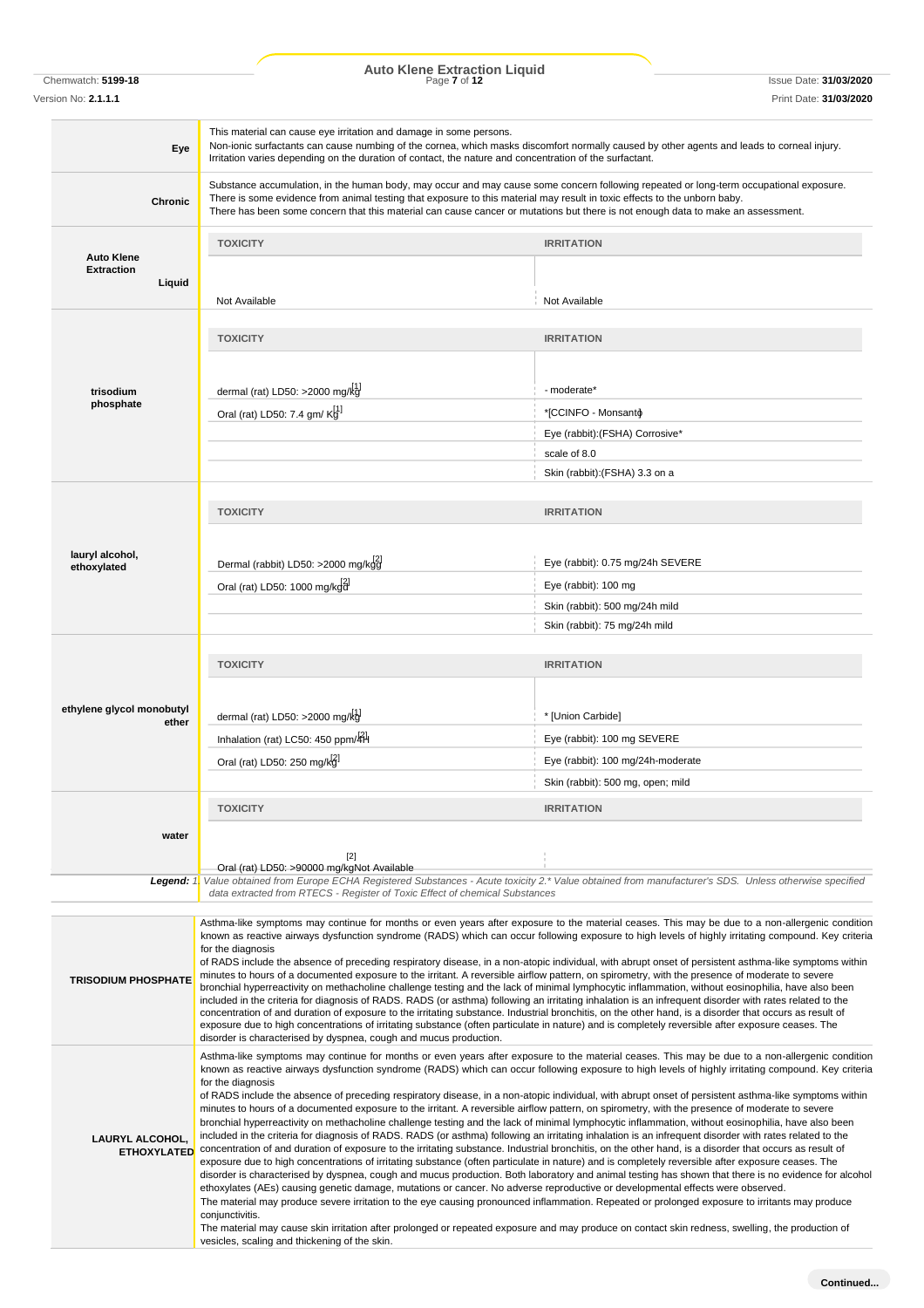# Chemwatch: **5199-18** Page **8** of **12** Issue Date: **31/03/2020 Auto Klene Extraction Liquid**

Version No: **2.1.1.1** Print Date: **31/03/2020**

| <b>ETHYLENE GLYCOL</b><br><b>MONOBUTYL ETHER</b> | The material may produce severe irritation to the eye causing pronounced inflammation. Repeated or prolonged exposure to irritants may produce<br>conjunctivitis.<br>The material may cause skin irritation after prolonged or repeated exposure and may produce on contact skin redness, swelling, the production of<br>vesicles, scaling and thickening of the skin.<br>For ethylene glycol monoalkyl ethers and their acetates (EGMAEs):<br>Typical members of this category are ethylene glycol propylene ether (EGPE), ethylene glycol butyl ether (EGBE) and ethylene glycol hexyl ether (EGHE)<br>and their acetates.<br>EGMAEs are substrates for alcohol dehydrogenase isozyme ADH-3, which catalyzes the conversion of their terminal alcohols to aldehydes (which are<br>transient metabolites). Further, rapid conversion of the aldehydes by aldehyde dehydrogenase produces alkoxyacetic acids, which are the predominant<br>urinary<br>metabolites of mono substituted glycol ethers.<br>Acute Toxicity: Oral LD50 values in rats for all category members range from 739 (EGHE) to 3089 mg/kg bw (EGPE), with values increasing with<br>decreasing molecular weight. Four to six hour acute inhalation toxicity studies were conducted for these chemicals in rats at the highest vapour<br>concentrations practically                                                                                                                                                                                                                                                                                                                                                                                                                                                                                                                                                                                                                                                                                                                                                                                                                                                                                                                                           |                                 |                                                                       |  |  |  |
|--------------------------------------------------|----------------------------------------------------------------------------------------------------------------------------------------------------------------------------------------------------------------------------------------------------------------------------------------------------------------------------------------------------------------------------------------------------------------------------------------------------------------------------------------------------------------------------------------------------------------------------------------------------------------------------------------------------------------------------------------------------------------------------------------------------------------------------------------------------------------------------------------------------------------------------------------------------------------------------------------------------------------------------------------------------------------------------------------------------------------------------------------------------------------------------------------------------------------------------------------------------------------------------------------------------------------------------------------------------------------------------------------------------------------------------------------------------------------------------------------------------------------------------------------------------------------------------------------------------------------------------------------------------------------------------------------------------------------------------------------------------------------------------------------------------------------------------------------------------------------------------------------------------------------------------------------------------------------------------------------------------------------------------------------------------------------------------------------------------------------------------------------------------------------------------------------------------------------------------------------------------------------------------------------------------------------------------------|---------------------------------|-----------------------------------------------------------------------|--|--|--|
|                                                  | achievable. Values range from LC0 > 85 ppm (508 mg/m3) for EGHE, LC50 > 400ppm (2620 mg/m3) for EGBEA to LC50 > 2132 ppm (9061 mg/m3)<br>for EGPE. No lethality was observed for any of these materials under these conditions.<br>Exposure of pregnant rats to ethylene glycol monobutyl ether (2-butoxyethanol) at 100 ppm or rabbits at 200 ppm during organogenesis resulted in<br>maternal toxicity and embryotoxicity including a decreased number of viable implantations per litter. Slight foetoxicity in the form of poorly ossified or<br>unossified skeletal elements was also apparent in rats. Teratogenic effects were not observed in other species.<br>At least one researcher has stated that the reproductive effects were less than that of other monoalkyl ethers of ethylene glycol.<br>Chronic exposure may cause anaemia, macrocytosis, abnormally large red cells and abnormal red cell fragility.<br>Exposure of male and female rats and mice for 14 weeks to 2 years produced a regenerative haemolytic anaemia and subsequent effects on the<br>haemopoietic system in rats and mice. In addition, 2-butoxyethanol exposures caused increases in the incidence of neoplasms and nonneoplastic<br>lesions (1). For ethylene glycol:<br>Ethylene glycol is quickly and extensively absorbed through the gastrointestinal tract. Limited information suggests that it is also absorbed through the<br>respiratory tract; dermal absorption is apparently slow. Following absorption, ethylene glycol is distributed throughout the body according to total body<br>water. In<br>most mammalian species, including humans, ethylene glycol is initially metabolised by alcohol.<br>dehydrogenase to form glycolaldehyde, which is rapidly converted to glycolic acid and glyoxal by aldehyde oxidase and aldehyde dehydrogenase.<br>These metabolites are oxidised to glyoxylate; glyoxylate may be further metabolised to formic acid, oxalic acid, and glycine. Breakdown of both glycine<br>and formic acid can generate CO2, which is one of the major elimination products of ethylene glycol.<br>NOTE: Changes in kidney, liver, spleen and lungs are observed in animals exposed to high concentrations of this substance by all routes. ** ASCC |                                 |                                                                       |  |  |  |
|                                                  | (NZ) SDS<br><b>WATER</b> No significant acute toxicological data identified in literature search.                                                                                                                                                                                                                                                                                                                                                                                                                                                                                                                                                                                                                                                                                                                                                                                                                                                                                                                                                                                                                                                                                                                                                                                                                                                                                                                                                                                                                                                                                                                                                                                                                                                                                                                                                                                                                                                                                                                                                                                                                                                                                                                                                                                |                                 |                                                                       |  |  |  |
| <b>Acute Toxicity</b>                            | ◎                                                                                                                                                                                                                                                                                                                                                                                                                                                                                                                                                                                                                                                                                                                                                                                                                                                                                                                                                                                                                                                                                                                                                                                                                                                                                                                                                                                                                                                                                                                                                                                                                                                                                                                                                                                                                                                                                                                                                                                                                                                                                                                                                                                                                                                                                | Carcinogenicity                 |                                                                       |  |  |  |
| <b>Skin Irritation/Corrosion</b>                 | $\checkmark$                                                                                                                                                                                                                                                                                                                                                                                                                                                                                                                                                                                                                                                                                                                                                                                                                                                                                                                                                                                                                                                                                                                                                                                                                                                                                                                                                                                                                                                                                                                                                                                                                                                                                                                                                                                                                                                                                                                                                                                                                                                                                                                                                                                                                                                                     | <b>Reproductivity</b>           |                                                                       |  |  |  |
| <b>Serious Eye</b><br>Damage/Irritation          | v                                                                                                                                                                                                                                                                                                                                                                                                                                                                                                                                                                                                                                                                                                                                                                                                                                                                                                                                                                                                                                                                                                                                                                                                                                                                                                                                                                                                                                                                                                                                                                                                                                                                                                                                                                                                                                                                                                                                                                                                                                                                                                                                                                                                                                                                                | <b>STOT - Single Exposure</b>   | ⊚                                                                     |  |  |  |
| <b>Respiratory or Skin</b><br>sensitisation      | ⊚                                                                                                                                                                                                                                                                                                                                                                                                                                                                                                                                                                                                                                                                                                                                                                                                                                                                                                                                                                                                                                                                                                                                                                                                                                                                                                                                                                                                                                                                                                                                                                                                                                                                                                                                                                                                                                                                                                                                                                                                                                                                                                                                                                                                                                                                                | <b>STOT - Repeated Exposure</b> | ◎                                                                     |  |  |  |
| <b>Mutagenicity</b>                              | ◎                                                                                                                                                                                                                                                                                                                                                                                                                                                                                                                                                                                                                                                                                                                                                                                                                                                                                                                                                                                                                                                                                                                                                                                                                                                                                                                                                                                                                                                                                                                                                                                                                                                                                                                                                                                                                                                                                                                                                                                                                                                                                                                                                                                                                                                                                | <b>Aspiration Hazard</b>        | ◎                                                                     |  |  |  |
|                                                  |                                                                                                                                                                                                                                                                                                                                                                                                                                                                                                                                                                                                                                                                                                                                                                                                                                                                                                                                                                                                                                                                                                                                                                                                                                                                                                                                                                                                                                                                                                                                                                                                                                                                                                                                                                                                                                                                                                                                                                                                                                                                                                                                                                                                                                                                                  | Legend:<br>х                    | - Data available but does not fill the criteria for<br>classification |  |  |  |

*– Data required to make classification available*

*– Data Not Available to make classification*

# **SECTION 12 ECOLOGICAL INFORMATION**

| <b>Toxicity</b>                    |             |                           |                               |                      |                |  |
|------------------------------------|-------------|---------------------------|-------------------------------|----------------------|----------------|--|
| Ingredient                         | Endpoint    | <b>Test Duration (hr)</b> | <b>Species</b>                | Value                | Source         |  |
| trisodium phosphate                | <b>LC50</b> | 96                        | Fish                          | 28.5mg/L             | 4              |  |
| trisodium phosphate                | <b>EC50</b> | 48                        | Crustacea                     | $>100$ mg/L          | $\overline{2}$ |  |
| trisodium phosphate                | <b>EC50</b> | 48                        | Algae or other aquatic plants | 300mg/L              | 2              |  |
| trisodium phosphate                | <b>EC50</b> | 72                        | Algae or other aquatic plants | $>100$ mg/L          | 2              |  |
| trisodium phosphate                | <b>NOEC</b> | 72                        | Algae or other aquatic plants | $>100$ mg/L          | 2              |  |
| lauryl alcohol, ethoxylated        | <b>BCF</b>  | 72                        | Fish                          | 1mg/L                | $\overline{4}$ |  |
| lauryl alcohol, ethoxylated        | <b>LC50</b> | 96                        | <b>Fish</b>                   | 1.5 <sub>m</sub> g/L | $\overline{4}$ |  |
| lauryl alcohol, ethoxylated        | <b>EC50</b> | 504                       | Crustacea                     | $0.46$ mg/L          | 5              |  |
| lauryl alcohol, ethoxylated        | <b>NOEC</b> | 504                       | Crustacea                     | $0.24$ mg/L          | 5              |  |
| lauryl alcohol, ethoxylated        | EC50        | 72                        | Algae or other aquatic plants | 2.05963mg/L          | 2              |  |
| ethylene glycol monobutyl<br>ether | <b>EC50</b> | 384                       | Crustacea                     | 51.539mg/L           | 3              |  |
| ethylene glycol monobutyl<br>ether | <b>LC50</b> | 96                        | Fish                          | 222.042mg/L          | 3              |  |
| ethylene glycol monobutyl<br>ether | EC50        | 48                        | Crustacea                     | 164mg/L              | $\overline{2}$ |  |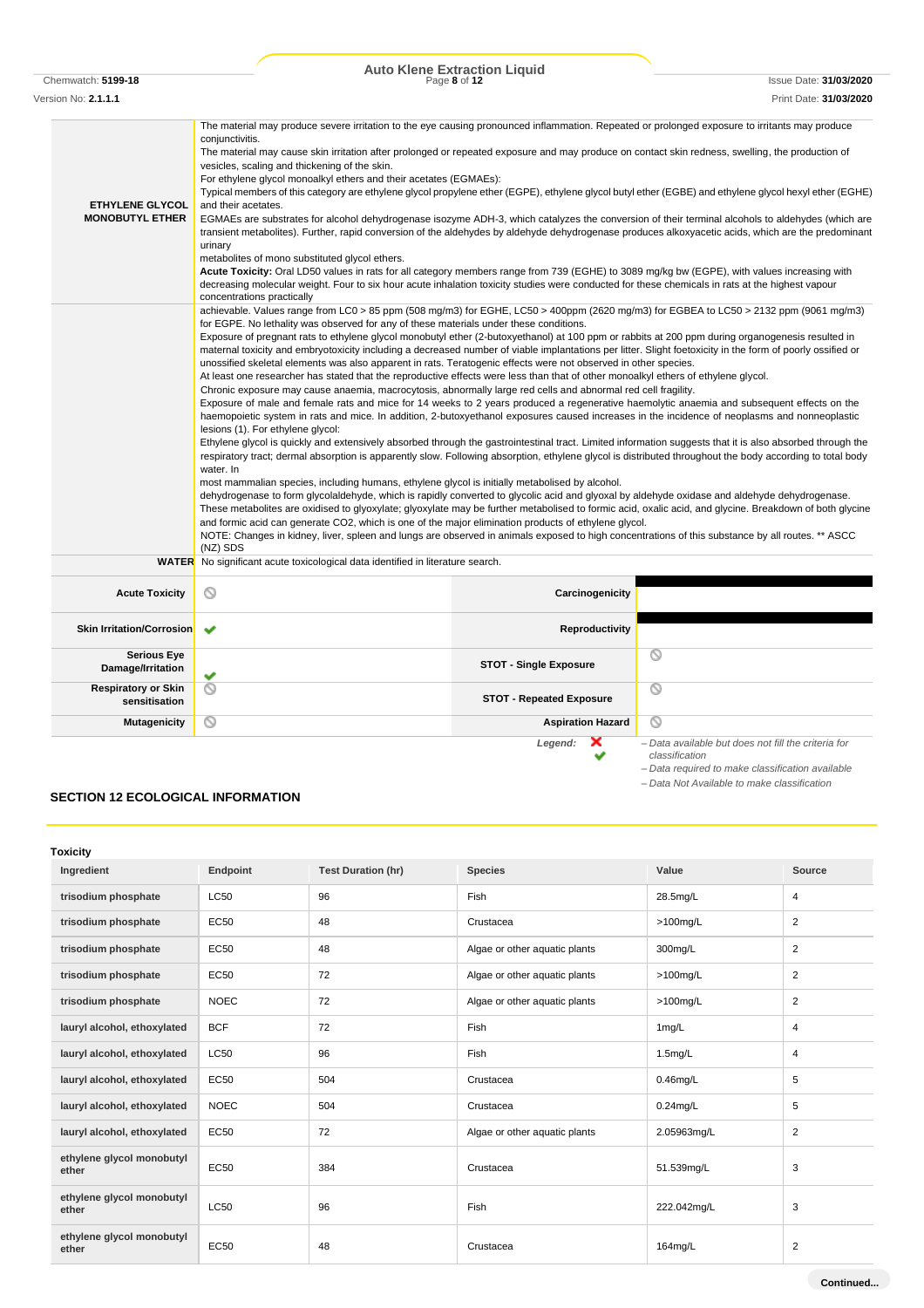# Chemwatch: **5199-18** Page **9** of **12** Issue Date: **31/03/2020 Auto Klene Extraction Liquid**

| ethylene glycol monobutyl<br>ether | <b>NOEC</b>                                                                                                                                                                                                                                                                                                      | 168 | Crustacea                     | 56mg/L       | $\overline{2}$ |  |
|------------------------------------|------------------------------------------------------------------------------------------------------------------------------------------------------------------------------------------------------------------------------------------------------------------------------------------------------------------|-----|-------------------------------|--------------|----------------|--|
| ethylene glycol monobutyl<br>ether | EC50                                                                                                                                                                                                                                                                                                             | 96  | Algae or other aquatic plants | 720mg/L      | $\overline{2}$ |  |
| water                              | EC50                                                                                                                                                                                                                                                                                                             | 384 | Crustacea                     | 199.179mg/L  | 3              |  |
| water                              | EC50                                                                                                                                                                                                                                                                                                             | 96  | Algae or other aguatic plants | 8768.874mg/L | 3              |  |
| water                              | <b>LC50</b>                                                                                                                                                                                                                                                                                                      | 96  | <b>Fish</b>                   | 897.520mg/L  | 3              |  |
| Legend:                            | Extracted from 1. IUCLID Toxicity Data 2. Europe ECHA Registered Substances - Ecotoxicological Information - Aquatic Toxicity 3. EPIWIN Suite<br>$V3.12 -$<br>Aquatic Toxicity Data (Estimated) 4. US EPA, Ecotox database - Aquatic Toxicity Data 5. ECETOC Aquatic Hazard Assessment Data 6. NITE<br>(Japan) - |     |                               |              |                |  |

*Bioconcentration Data 7. METI (Japan) - Bioconcentration Data 8. Vendor Data*

Harmful to aquatic organisms, may cause long-term adverse effects in the aquatic environment.

Do NOT allow product to come in contact with surface waters or to intertidal areas below the mean high water mark. Do not contaminate water when cleaning equipment or disposing of equipment wash-waters.

Wastes resulting from use of the product must be disposed of on site or at approved waste

sites. **DO NOT** discharge into sewer or waterways.

#### **Persistence and degradability**

| Ingredient                                | Persistence: Water/Soil              | <b>Persistence: Air</b>       |  |  |
|-------------------------------------------|--------------------------------------|-------------------------------|--|--|
| trisodium phosphate                       | <b>HIGH</b>                          | <b>HIGH</b>                   |  |  |
| lauryl alcohol, ethoxylated               | LOW                                  | LOW                           |  |  |
| ethylene glycol monobutyl<br>ether        | LOW (Half-life = $56 \text{ days}$ ) | LOW (Half-life $= 1.37$ days) |  |  |
| water                                     | LOW                                  | LOW                           |  |  |
| <b>Bioaccumulative potential</b>          |                                      |                               |  |  |
| Ingredient                                | <b>Bioaccumulation</b>               |                               |  |  |
| trisodium phosphate                       | LOW (LogKOW = $-0.7699$ )            |                               |  |  |
| lauryl alcohol, ethoxylated               | LOW (LogKOW = $3.6722$ )             |                               |  |  |
| ethylene glycol monobutyl<br>ether        | LOW (BCF = $2.51$ )                  |                               |  |  |
| water                                     | LOW (LogKOW = $-1.38$ )              |                               |  |  |
| <b>Mobility in soil</b>                   |                                      |                               |  |  |
| Ingredient                                | <b>Mobility</b>                      |                               |  |  |
| trisodium phosphate                       | $HIGH (KOC = 1)$                     |                               |  |  |
| lauryl alcohol, ethoxylated               | LOW ( $KOC = 10$ )                   |                               |  |  |
| ethylene glycol monobutyl<br>ether        | $HIGH (KOC = 1)$                     |                               |  |  |
| water                                     | LOW ( $KOC = 14.3$ )                 |                               |  |  |
| <b>SECTION 13 DISPOSAL CONSIDERATIONS</b> |                                      |                               |  |  |

**Waste treatment methods Product / Packaging disposal** Legislation addressing waste disposal requirements may differ by country, state and/ or territory. Each user must refer to laws operating in their area. In some areas, certain wastes must be tracked. A Hierarchy of Controls seems to be common - the user should investigate: Reduction Reuse Recycling Disposal (if all else fails) This material may be recycled if unused, or if it has not been contaminated so as to make it unsuitable for its intended use. If it has been contaminated, it may be possible to reclaim the product by filtration, distillation or some other means. Shelf life considerations should also be applied in making decisions of this type. Note that properties of a material may change in use, and recycling or reuse may not always be appropriate. **DO NOT** allow wash water from cleaning or process equipment to enter drains. It may be necessary to collect all wash water for treatment before disposal. In all cases disposal to sewer may be subject to local laws and regulations and these should be considered first. Where in doubt contact the responsible authority. Recycle wherever possible. Consult manufacturer for recycling options or consult local or regional waste management authority for disposal if no suitable treatment or disposal facility can be identified. Dispose of by: burial in a land-fill specifically licenced to accept chemical and / or pharmaceutical wastes or incineration in a licenced apparatus (after admixture with suitable combustible material). Decontaminate empty containers. Observe all label safeguards until containers are cleaned and destroyed.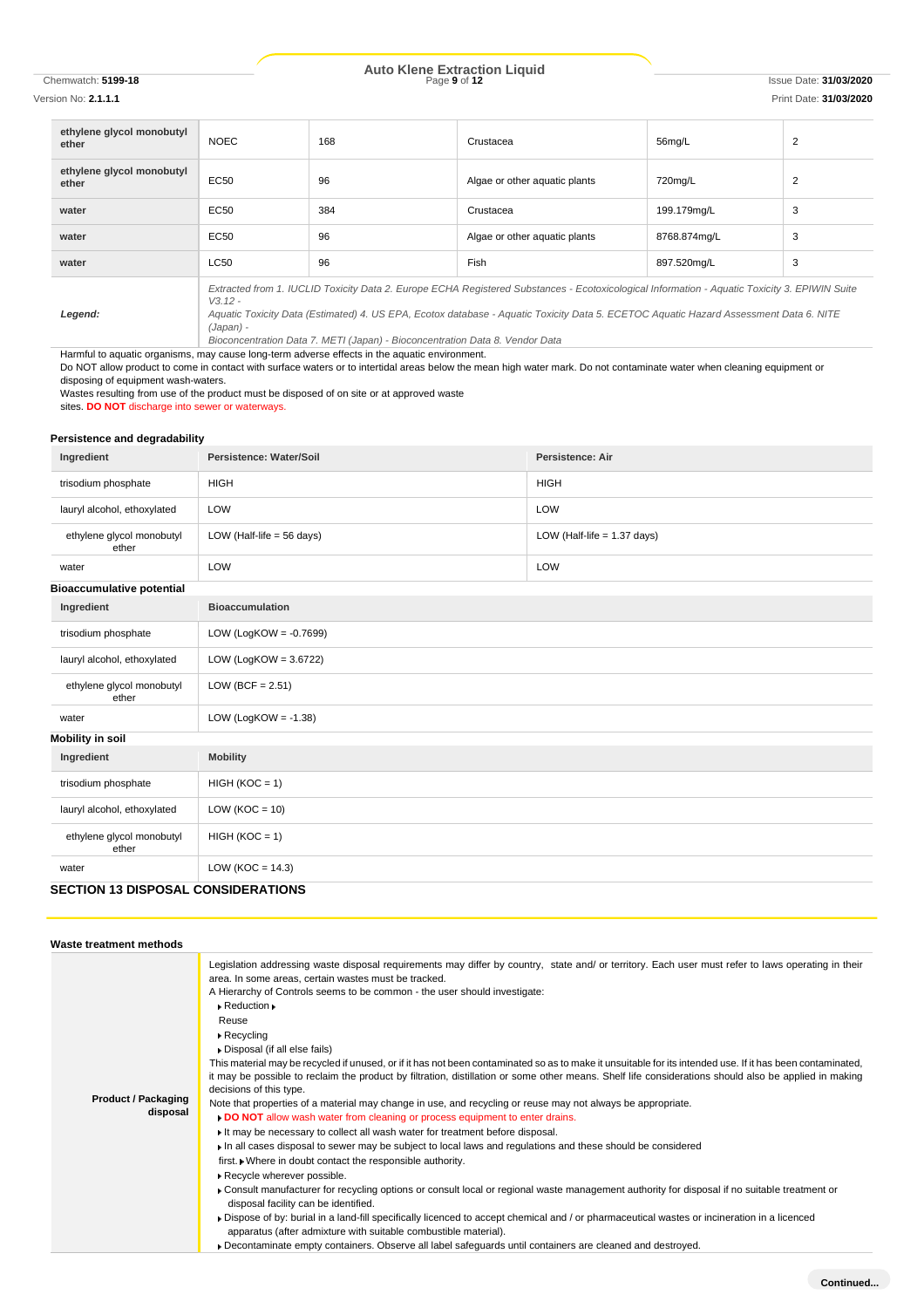Chemwatch: **5199-18** Page **10** of **12** Issue Date: **31/03/2020 Auto Klene Extraction Liquid**

## **SECTION 14 TRANSPORT INFORMATION**

| <b>Labels Required</b>                                                                           |                                                                           |                                                                                                  |  |  |
|--------------------------------------------------------------------------------------------------|---------------------------------------------------------------------------|--------------------------------------------------------------------------------------------------|--|--|
| <b>Marine Pollutant</b>                                                                          | <b>NO</b>                                                                 |                                                                                                  |  |  |
| <b>HAZCHEM</b>                                                                                   | Not Applicable                                                            |                                                                                                  |  |  |
| Land transport (ADG): NOT REGULATED FOR TRANSPORT OF DANGEROUS GOODS                             |                                                                           |                                                                                                  |  |  |
| Air transport (ICAO-IATA / DGR): NOT REGULATED FOR TRANSPORT OF DANGEROUS GOODS                  |                                                                           |                                                                                                  |  |  |
| Sea transport (IMDG-Code / GGVSee): NOT REGULATED FOR TRANSPORT OF DANGEROUS GOODS               |                                                                           |                                                                                                  |  |  |
| Transport in bulk according to Annex II of MARPOL and the IBC code<br>Not Applicable             |                                                                           |                                                                                                  |  |  |
| <b>SECTION 15 REGULATORY INFORMATION</b>                                                         |                                                                           |                                                                                                  |  |  |
| Safety, health and environmental regulations / legislation specific for the substance or mixture |                                                                           |                                                                                                  |  |  |
|                                                                                                  | TRISODIUM PHOSPHATE(7601-54-9) IS FOUND ON THE FOLLOWING REGULATORY LISTS |                                                                                                  |  |  |
| Australia Inventory of Chemical Substances (AICS)                                                |                                                                           |                                                                                                  |  |  |
| LAURYL ALCOHOL, ETHOXYLATED(9002-92-0) IS FOUND ON THE FOLLOWING REGULATORY LISTS                |                                                                           |                                                                                                  |  |  |
| Australia Inventory of Chemical Substances (AICS)                                                |                                                                           |                                                                                                  |  |  |
|                                                                                                  |                                                                           |                                                                                                  |  |  |
| ETHYLENE GLYCOL MONOBUTYL ETHER(111-76-2) IS FOUND ON THE FOLLOWING REGULATORY LISTS             |                                                                           |                                                                                                  |  |  |
| Australia Exposure Standards                                                                     |                                                                           | Australia Inventory of Chemical Substances (AICS)                                                |  |  |
|                                                                                                  | Australia Hazardous Substances Information System - Consolidated Lists    | International Agency for Research on Cancer (IARC) - Agents Classified by the IARC<br>Monographs |  |  |

**WATER(7732-18-5) IS FOUND ON THE FOLLOWING REGULATORY LISTS**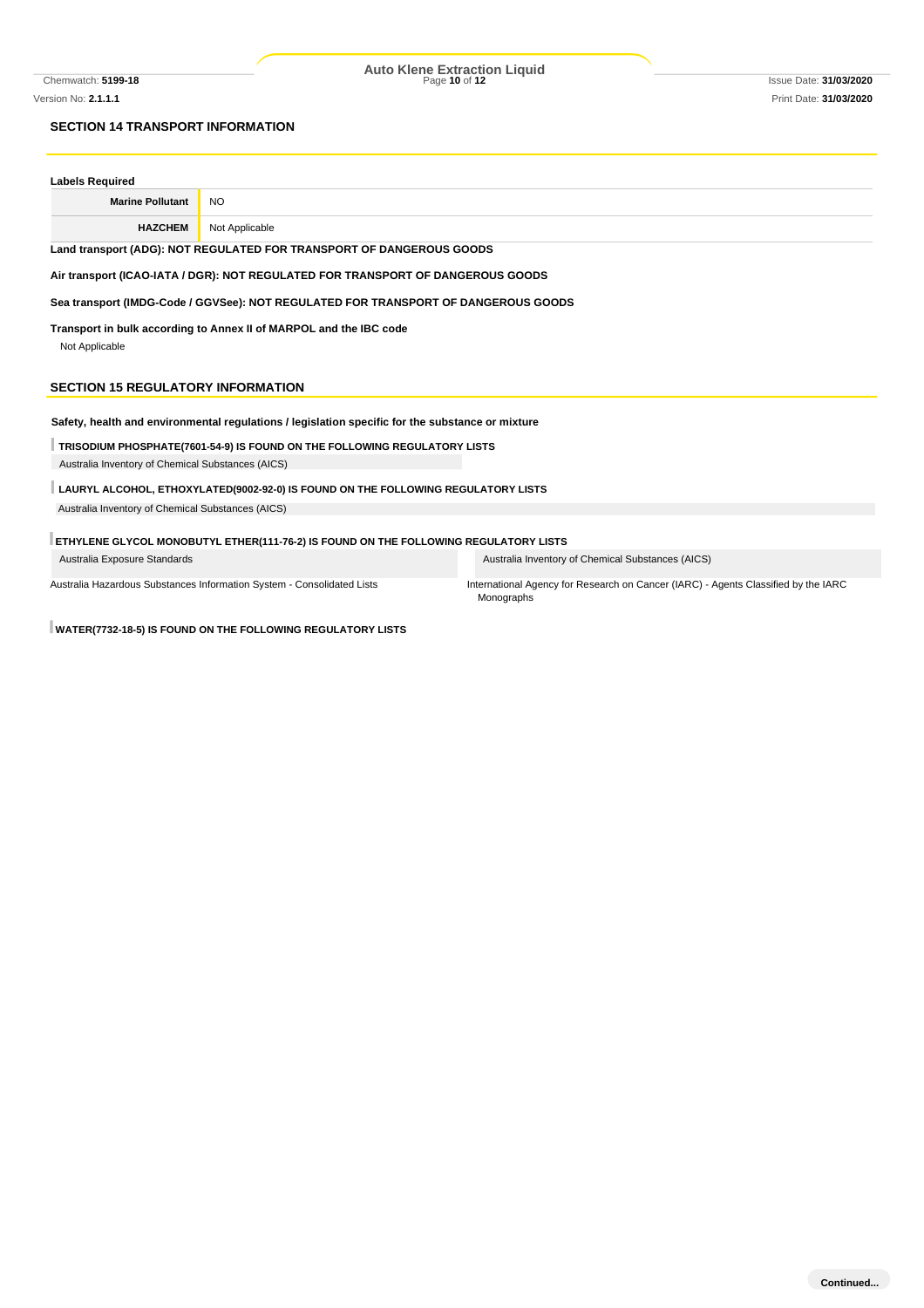### **Auto Klene Extraction Liquid**

Version No: **2.1.1.1** Print Date: **31/03/2020**

| Australia Inventory of Chemical Substances (AICS) |                                                                                                                                                                                              |  |
|---------------------------------------------------|----------------------------------------------------------------------------------------------------------------------------------------------------------------------------------------------|--|
| <b>National Inventory</b>                         | <b>Status</b>                                                                                                                                                                                |  |
| Australia - AICS                                  | Y                                                                                                                                                                                            |  |
| Canada - DSL                                      | Y                                                                                                                                                                                            |  |
| Canada - NDSL                                     | N (lauryl alcohol, ethoxylated; trisodium phosphate; water; ethylene glycol monobutyl ether)                                                                                                 |  |
| China - IECSC                                     | Y                                                                                                                                                                                            |  |
| Europe - EINEC / ELINCS /<br><b>NLP</b>           | Y                                                                                                                                                                                            |  |
| Japan - ENCS                                      | N (lauryl alcohol, ethoxylated; trisodium phosphate; water)                                                                                                                                  |  |
| Korea - KECI                                      | Y                                                                                                                                                                                            |  |
| New Zealand - NZIoC                               | Y                                                                                                                                                                                            |  |
| Philippines - PICCS                               | Y                                                                                                                                                                                            |  |
| <b>USA - TSCA</b>                                 | Y                                                                                                                                                                                            |  |
| Legend:                                           | $Y = All$ ingredients are on the inventory<br>$N = Not$ determined or one or more ingredients are not on the inventory and are not exempt from listing(see specific ingredients in brackets) |  |

## **SECTION 16 OTHER INFORMATION**

#### **Other information**

#### **Ingredients with multiple cas numbers**

| <b>Name</b>                 | <b>CAS No</b>           |
|-----------------------------|-------------------------|
| trisodium phosphate         | 7601-54-9, 96337-98-3   |
| lauryl alcohol, ethoxylated | 12789-47-8, 9002-92-0   |
| $\sim$ $\sim$               | .<br>.<br>$\cdots$<br>. |

Classification of the preparation and its individual components has drawn on official and authoritative sources as well as independent review by the Chemwatch Classification

committee using available literature references.

A list of reference resources used to assist the committee may be found at:

www.chemwatch.net

The SDS is a Hazard Communication tool and should be used to assist in the Risk Assessment. Many factors determine whether the reported Hazards are Risks in the workplace or other settings. Risks may be determined by reference to Exposures Scenarios. Scale of use, frequency of use and current or available engineering controls must be considered.